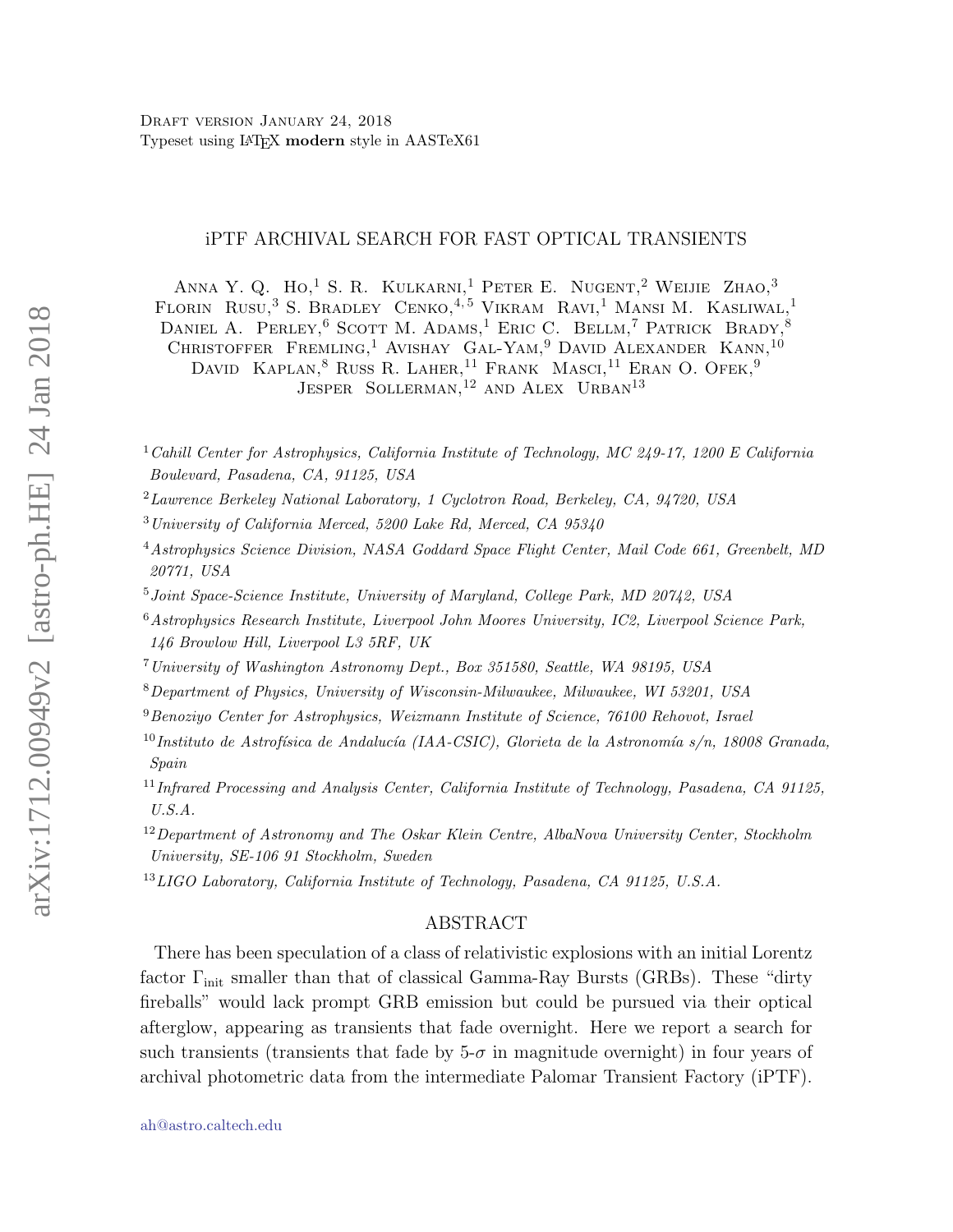Our search criteria yielded 50 candidates. Of these, two were afterglows to GRBs that had been found in dedicated follow-up observations to triggers from the Fermi GRB Monitor (GBM). Another (iPTF14yb; Cenko et al. 2015) was a GRB afterglow discovered serendipitously. Eight were spurious artifacts of reference image subtraction and one was an asteroid. The remaining 38 candidates have red stellar counterparts in external catalogs. The photometric and spectroscopic properties of the counterparts identify these transients as strong flares from M dwarfs of spectral type M3-M7 at distances of  $d \approx 0.15{\text -}2.1$  kpc; three counterparts were already spectroscopically classified as late-type M stars. With iPTF14yb as the only confirmed relativistic outflow discovered independently of a high-energy trigger, we constrain the all-sky rate of transients that peak at  $m = 18$  and fade by  $\Delta m = 2 \text{ mag in } \Delta t = 3 \text{ hr}$  to be  $680 \,\text{yr}^{-1}$  with a  $68\%$  confidence interval of  $119-2236 \,\text{yr}^{-1}$ . This implies that the rate of visible dirty fireballs is at most comparable to that of the known population of long-duration GRBs.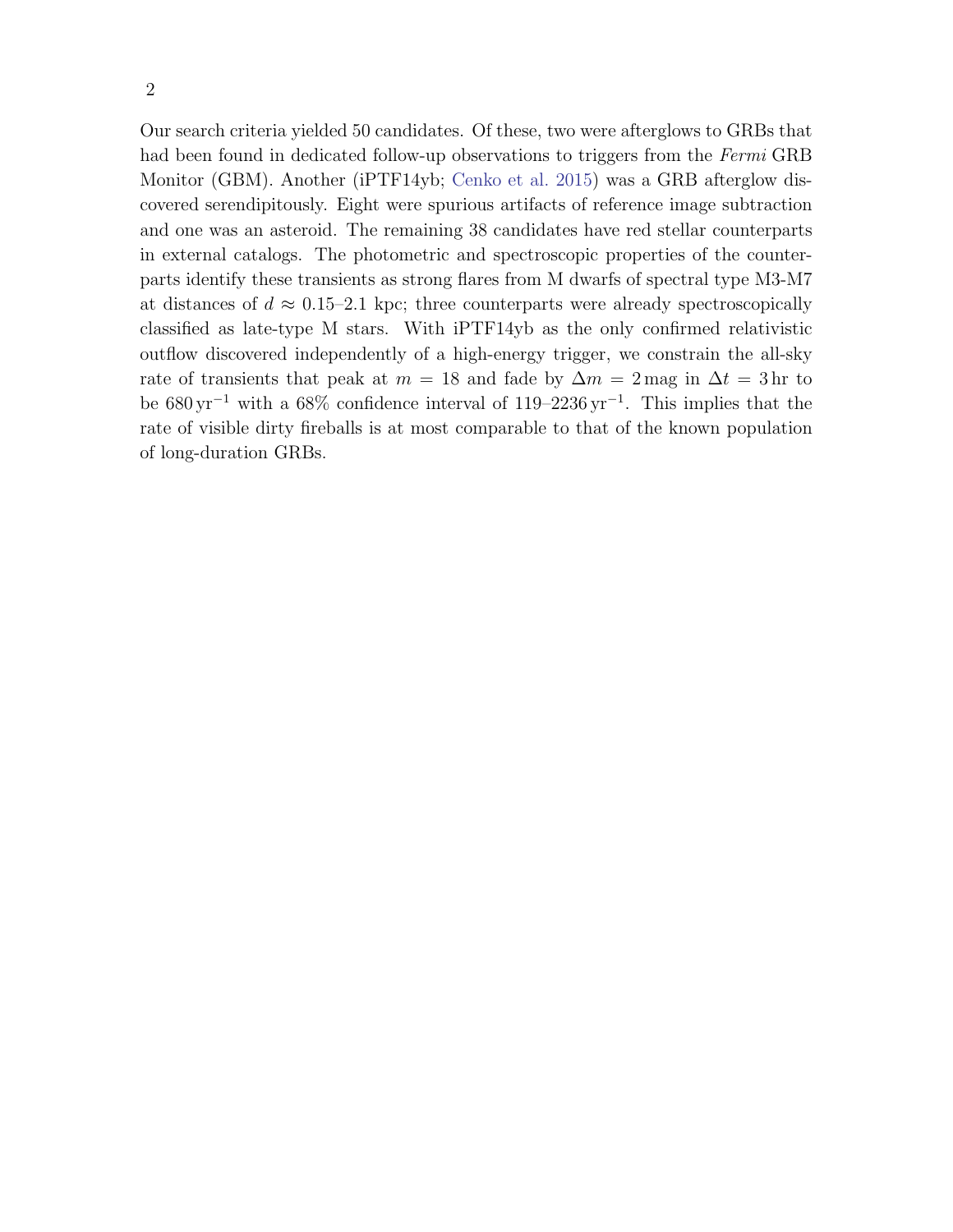#### 1. INTRODUCTION

The focus of this letter is fast (significant fading in  $\lesssim$  1 night) optical transients. The sky is poorly characterized on these timescales, in part because a short cadence comes at the cost of a decrease in sky coverage. These difficulties are exacerbated by the need for rapid follow-up. By contrast, novae and supernovae (SNe) evolve on timescales of days to weeks. It is therefore not surprising that they are the bestcharacterized classes of transients in the optical sky.

The dominant population of fast optical transients (FOTs) is flares from Galactic low-mass main sequence stars, particularly M dwarfs (e.g., Kulkarni & Rau 2006; Rau et al. 2008; Berger et al. 2013). These flares are thought to arise from magnetic reconnection events in convective envelopes. Behind this foreground of stellar flares is a population of extragalactic relativistic explosions: the optical afterglows to gammaray bursts (GRBs).<sup>1</sup> GRBs can be explained by the "collapsar" model: a star of mass  $M > 30 M_{\odot}$  collapses to form a black hole, and the resulting accretion disk powers a jet (Piran 2004). The burst of  $\gamma$  rays arises from within the jet, while the optical afterglow is synchrotron emission from the jet shocking the circumstellar medium.

Searching for optical or radio afterglows could yield relativistic explosions that are related to GRBs but lack high-energy emission. One example is the hypothesized class of "dirty fireballs" (Dermer et al. 2000): explosions with a lower  $\Gamma_{\text{init}}$  than those of classical GRBs but with similar  $E_{\text{iso}}$  (energy released per unit solid angle). Classical GRBs are "clean" in the sense that they have a very low baryon loading fraction, which enables matter to be accelerated to hyper-relativistic (initial Lorentz factor,  $\Gamma_{\text{init}} \gtrsim 100$ ) speeds. The primary motivation to consider dirty fireballs is the absence of a compelling reason for all relativistic explosions to have the requisite low baryon loading. The prompt emission from a dirty fireball would peak at energies below the range of  $\gamma$ -ray detectors. However, like a classical GRB, a dirty fireball would produce a rapidly fading (on-axis) optical afterglow and long-lived radio emission (Rhoads 2003).

Another class of optical afterglows that would lack prompt high-energy emission are off-axis ("orphan") afterglows (Rhoads 1997). Unlike for classical (on-axis,  $\theta_{\rm obs} \lesssim 1/\Gamma_{\rm init}$ ) GRBs, an observer to an off-axis burst would not see the prompt high-energy emission, nor the initial afterglow. However, as the jet slows down it also expands sideways and as a result the afterglow becomes visible to an off-axis observer. While classical GRBs can be seen across the Universe due to relativistic beaming and Doppler boosting, orphan afterglows would be seen to shorter distances. However, the larger opening angle means that the solid angle of visibility is significantly larger than that of on-axis bursts (Nakar et al. 2002; Ghirlanda et al. 2015).

<sup>&</sup>lt;sup>1</sup> In this paper we focus on transients related to long duration GRBs because–due to their higher energetics and larger volumetric rates–these events dominate the observed population of relativistic explosions. However, short GRB afterglows also produce fast optical transients that could conceivably pass our selection criteria.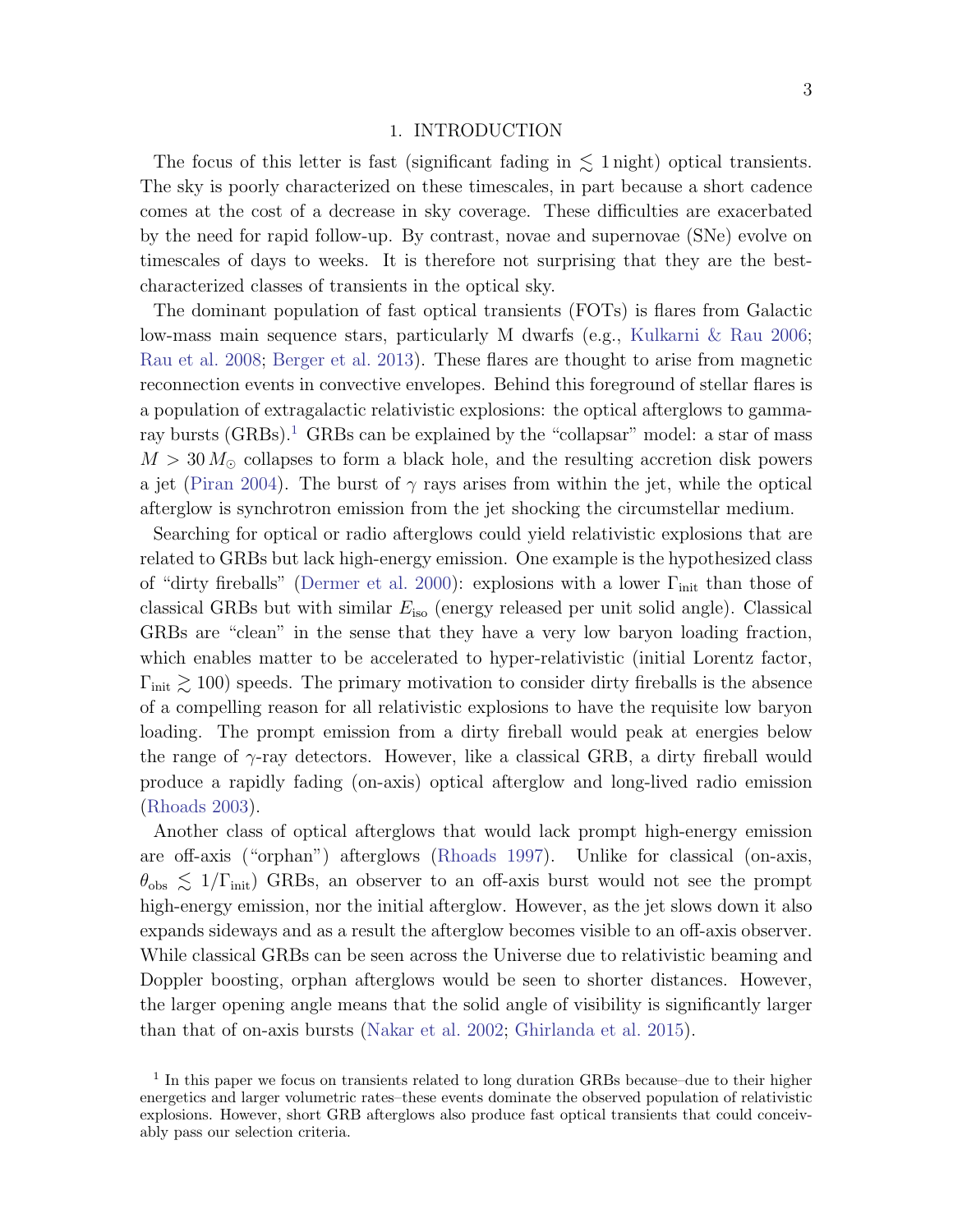Wide-field optical surveys have already demonstrated the technical capability to find optical afterglows independently of a GRB trigger. For example, iPTF14yb (Cenko et al. 2015) and ATLAS17aeu (Stalder et al. 2017; Bhalerao et al. 2017) were optical afterglows to GRBs identified via fading broadband afterglow emission; in both cases, only later was the "parent" GRB identified (ibid). Then there is the curious PTF11agg (Cenko et al. 2013), which had no identified high-energy counterpart but had other characteristic features of a GRB afterglow: a rapidly-fading optical source, a long-lived scintillating radio counterpart, and coincidence with a dwarf galaxy with an estimated redshift of  $0.5 \lesssim z \lesssim 3.0$ .

In this Letter, we report a search for fast optical transients in the *intermediate* Palomar Transient Factory (iPTF). This is similar to the search by Berger et al. (2013) for "fast optical transients" (defined as transients on timescales of 0.5 hr to 1 day) in 1.5 years of data from the Pan-STARRS-1 Medium Deep Survey (PS1/MDS). Relative to our search PS-1 is deeper  $(10\sigma \text{ of } 22.5 \text{ mag in the equivalent of } g \text{ and } r \text{ bands}).$ They found 19 transients; of these, eight were most reasonably explained as mainbelt asteroids at their turning points, and the remaining eleven were identified with quiescent M-dwarf counterparts. This work emphasized the importance of avoiding low ecliptic latitudes for future searches and highlighted the significant foreground of M-dwarf flares.

By focusing on fast transients, our search is sensitive to on-axis sources (dirty fireballs) and not off-axis events (orphan afterglows). The latter will be investigated in subsequent work, in which we search for transients that evolve rapidly on a timescale of days, like those in Drout et al. (2014) and Yang et al. (2017). §2 describes the survey, data, and search procedure, and §3 outlines the properties of the iPTF FOTs. In §4 we use the results of our search to constrain the rate of extragalactic FOTs. We conclude with a view to the upcoming Zwicky Transient Facility (ZTF; Bellm  $\&$ Kulkarni 2017).

#### 2. DATA AND CANDIDATE SELECTION

The intermediate Palomar Transient Factory (iPTF) ran from 1 January 2013 to 2 March 2017 as the successor to the Palomar Transient Factory (PTF; Law et al. 2009). iPTF used a camera with a  $7.26 \text{ deg}^2$  field-of-view on the 48-inch Samuel Oschin Schmidt Telescope at Palomar Observatory (P48) and a real-time image subtraction pipeline (Cao et al. 2016) that was run at the National Energy Research Scientific Computing Center (NERSC) to search for transient and variable activity in the night sky. The iPTF transient surveys generally emphasized higher-cadence observations than the PTF surveys, making them well-suited for searches for fast-fading events.

The full set of candidates were saved in a database at NERSC, and the subset that passed human inspection were saved in the iPTF database at Caltech. Light curves could also be obtained using the PTF IPAC/iPTF Discovery Engine (PTFIDE) tool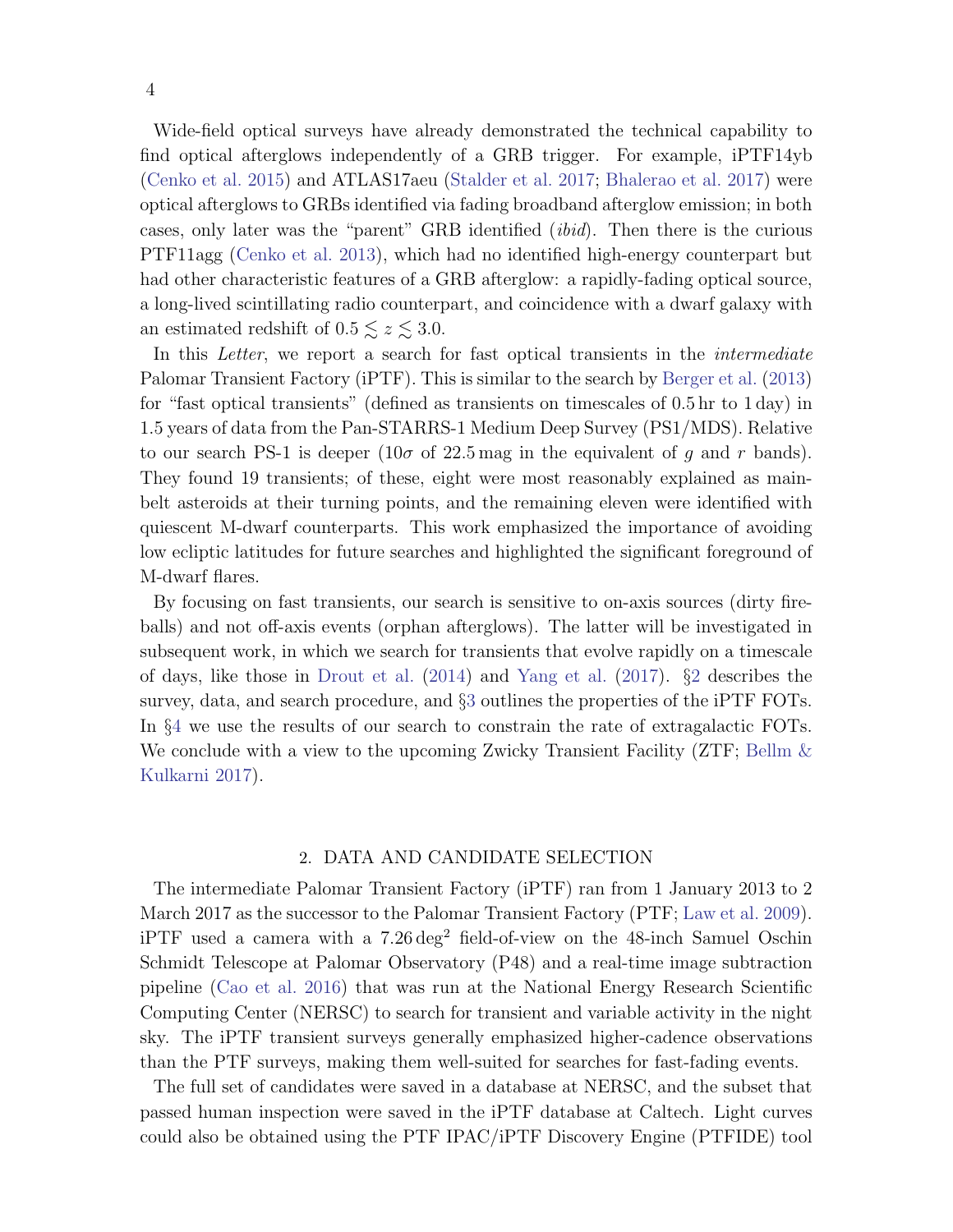(Masci et al. 2017), although PTFIDE has only been run on a small subset of the iPTF database due to computational expense.

Significant improvements to the image differencing pipeline (see Section 2) were made on 1 February 2013. We therefore selected this as the start date for our search. We then performed our search in four steps, listed below. The motivation for (a) and (c) is that the afterglows discovered by optical surveys thus far manifest themselves as sources that fade overnight: iPTF14yb faded by ∼ 0.7 mag/hr, ATLAS17aeu faded by  $\sim 0.7 \,\text{mag/hr}$ , and PTF11agg faded by  $\sim 0.2 \,\text{mag/hr}$ . With an initial magnitude of  $r = 18$  mag, all three of these sources would become undetectable by iPTF (typical limiting mag  $r \sim 20.5$  mag) within a night (14 hours, or 0.6 days). We chose to search for sources that have at least one pair of fading detections in order to accommodate the diversity of observed afterglow light curve shapes (e.g., Kann et al. 2010).

- 1. Query the NERSC database for candidates that have two detections<sup>2</sup> with magnitudes  $m_1, m_2$  separated by  $\Delta t$ . This pair must satisfy the following criteria:
	- (a) Fading  $(m_2 > m_1)$  within  $\Delta t < 1$  night  $(0.6 \text{ day})$
	- (b) Real-bogus (RB<sup>3</sup>) score  $\geq 0.3$
	- (c) All detections confined to  $1$  night  $(0.6 \text{ day})$ <sup>4</sup>
	- (d) All detections spatially coincident to within  $1.5$ <sup>n</sup>
	- (e) No bad image or bad subtraction flags (image\_id > -1, sub\_flag  $\neq$  0)
- 2. Save all candidates from (1) to the iPTF database of named transients at Caltech. Many of these candidates were not in the iPTF database because they were not saved by human scanners (for example, because they fell below the RB threshold used during the survey).
- 3. Search the iPTF database (existing named transients as well as the ones added in step [2]) for candidates exhibiting afterglow behavior: significant fading,  $m_2 > m_1$  at 5- $\sigma$ .
- 4. For all candidates in (3), generate forced PSF photometry on the difference image using PTFIDE to confirm the significance of the fading.

Of the 14,961 sources with a pair of detections separated by  $\Delta t < 0.6$  days, there were 1,371 sources with no detections outside this window. Of these non-repeating sources, there were 680 sources that were fading. Of these 680 sources, there were 50 that had significant  $(5-\sigma)$  fading.

Of the candidates, one has two detections arising from two separate asteroids<sup>5</sup> and eight are artifacts of image subtraction identified in visual inspection. Note that the

<sup>&</sup>lt;sup>2</sup> If there are  $> 2$  detections, there must exist a pair of detections satisfying (a) and (b)

<sup>3</sup> Brink et al. (2013)

<sup>&</sup>lt;sup>4</sup> This eliminates periodic or repeating sources like AGN and variable stars.

<sup>5</sup> https://www.minorplanetcenter.net/cgi-bin/checkmp.cgi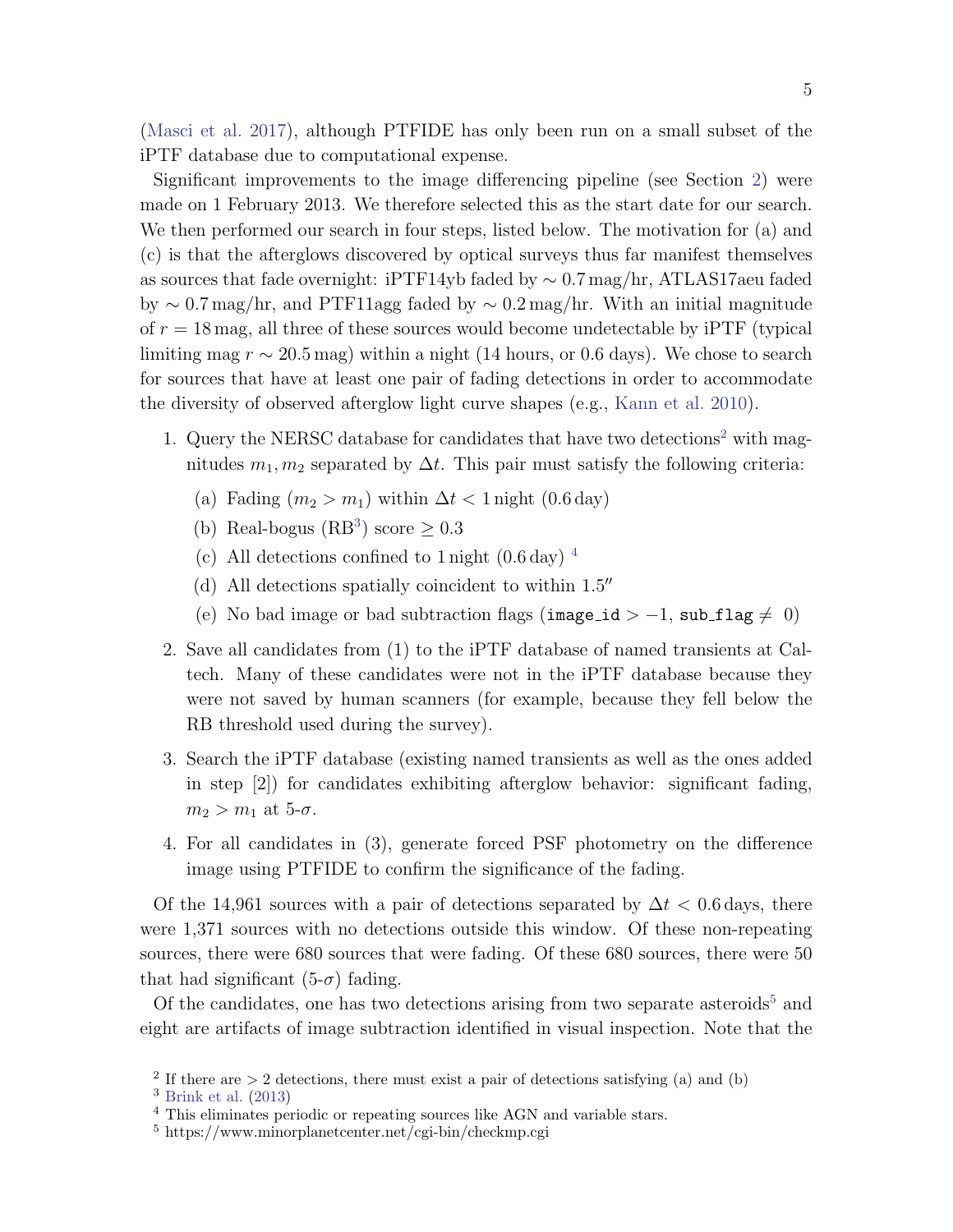rate of false positives is what one would expect from the raw classifier performance (Bloom et al. 2012). Removing the asteroids and artifacts, we have 41 candidates. In Figure 1 we show the  $\Delta t = t_{\text{end}} - t_{\text{start}}$  and  $\Delta m = m_{\text{end}} - m_{\text{start}}$  for these 41 candidates. For reference, we show PTF11agg as well as a sample of GRB afterglows from the literature (Kann et al. 2010) sampled between three hours and nine hours after peak. iPTF14cva and iPTF14cyb were afterglows discovered by PTF in searches of the Fermi GBM error regions (Singer et al. 2015); they correspond to the events GRB 140620A (Kasliwal et al. 2014) and GRB 140623A (von Kienlin 2014) respectively. Note that there were six more afterglows detected by iPTF in following up Fermi GBM triggers (Singer et al. 2015) but these did not pass the search criteria because they were detected late after the trigger time and thus were not fading significantly (all below  $5-\sigma$ ).

The remaining 38 have red stellar hosts in external catalogs and can thus be identified as M-dwarf flares; we spectroscopically confirm these and discuss their properties in Section 3. Fortunately, all of the M dwarfs in our sample have red counterparts in external catalogs (described in Section 3) whereas none of the afterglows have detectable hosts. Indeed, of the 16 M-dwarf flares that were saved to the iPTF database during the survey (that is, prior to our search) 12 had red stellar counterparts in SDSS. The transients were thus readily classified as M-dwarf flares, although one was assigned for spectroscopic follow-up due to being faint  $(r = 23.4 \,\text{mag})$ .

## 3. PROPERTIES OF THE iPTF M-DWARF FLARES

Figure 2 shows the light curves of all 38 M-dwarf flares, superimposed with the two afterglows discovered in survey mode (as opposed to in follow-up to GRBs). The positions and classifications can be found in Appendix A and the spectra can be found in Appendix B.

For each candidate, a counterpart was present in the Panoramic Survey Telescope and Rapid Response System (Pan-STARRS; Chambers et al. 2016). For most (31 of 38) candidates, a counterpart was detected in WISE (Wright et al. 2010). Pan-STARRS host IDs and peak flare magnitudes are listed in Table 1, and a colormagnitude diagram based on Pan-STARRS  $i$  and WISE W1 magnitudes is shown in Figure 3.

Of the 38 M dwarfs, three had spectra from the Sloan Digital Sky Survey (SDSS Collaboration et al. 2016). For eight of the sources that were accessible in the night sky while this work was conducted, we obtained host spectra using the Double Spectrograph on the 200-inch Hale telescope at Palomar and the Low Resolution Imaging Spectrometer (LRIS) on Keck.

In Table 1 we present derived properties of the flare stars. Note that this is not a complete sample of flaring M dwarfs in iPTF, because many were filtered out by the criterion of no prior of subsequent activity (criterion [c] in Section 2). To determine spectral type, we fit the spectra using the PyHammer software package (Kesseli et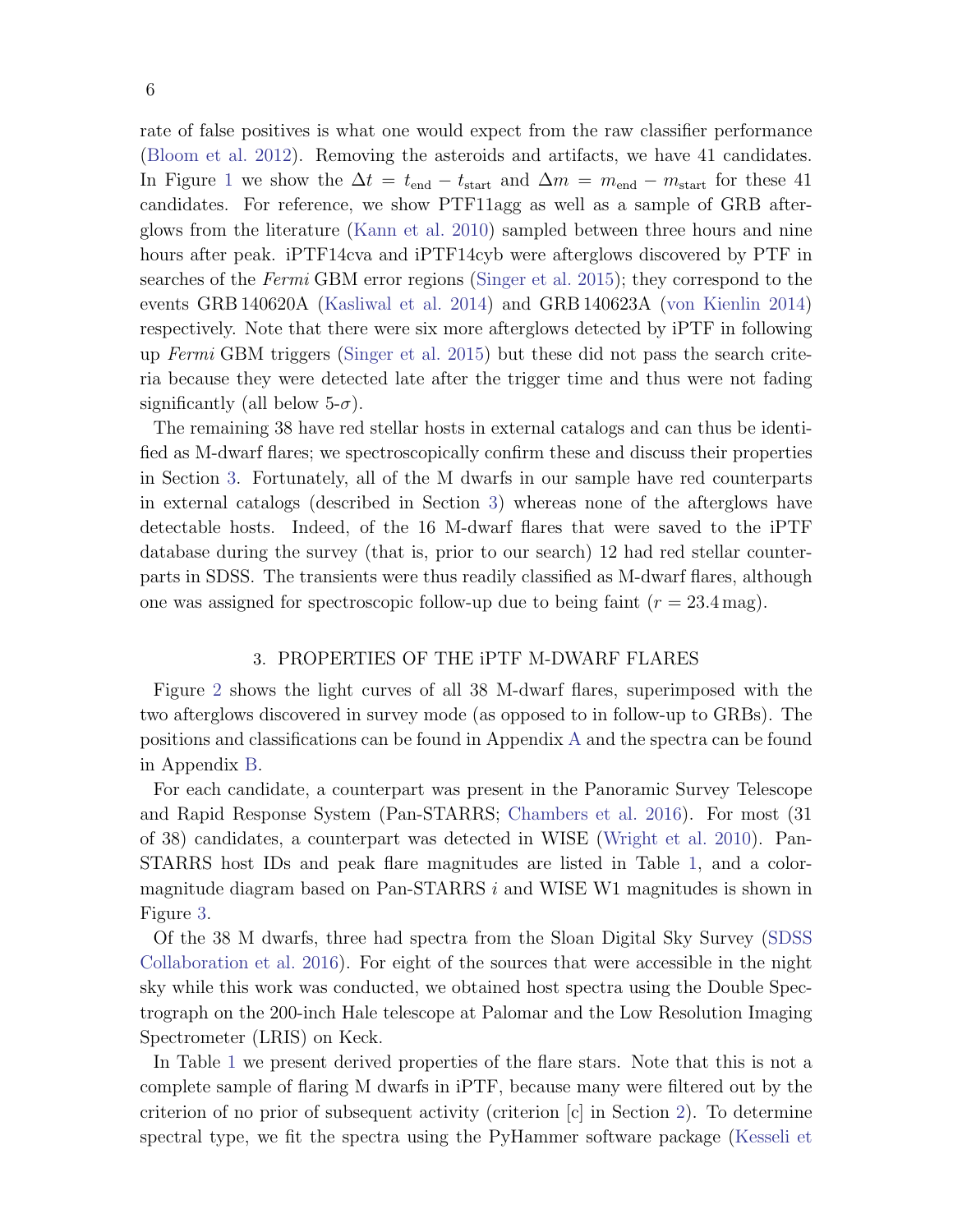

**Figure 1.** The  $(\Delta t, \Delta m)$  for the 41 candidates that show significant  $(5\text{-}\sigma)$  intra-night fading (asteroids and artifacts of bad subtractions have been removed). The grey unlabeled points are a sample of GRB afterglows from Kann et al. (2010). For candidates with  $> 2$ points in their light curves, we show the change in magnitude from the first observation after 3 hours to the last observation before 9 hours (times measured since the burst):  $\Delta t = t_{\text{end}} - t_{\text{start}}$  and  $\Delta m = m_{\text{end}} - m_{\text{start}}$ . M-dwarf flares typically fade faster and are detected in Pan-STARRS (see Table 1) with a characteristic red color. Thus, in our sample, filtering out sources with red hosts exclusively identifies iPTF14yb, the GRB discovered serendipitously by iPTF, as well as two afterglows found in follow-up to Fermi GRB triggers. PTF11agg is shown for reference. There is one M-dwarf with a  $\Delta t$  below the lower limit on the plot.

al. 2017). When a spectrum was not available, we used the quiescent Pan-STARRS colors and the relations in West et al. (2011) and Berger et al. (2013).

To estimate absolute magnitude, we used the relation between SDSS  $r-z$  and  $M_r$  in Bochanski et al. (2011). More precisely, we interpolated between the values in Table 5 of that paper, assuming that the stars are active and have subsolar metallicity. Because some sources are outside the SDSS footprint, we used the  $r - z$  color from Pan-STARRS instead. Using the sample in our work and in Berger et al. (2013), we find that in this magnitude range ( $r = 16-22$  mag) the  $r - z$  colors are equal to within 0.1 mag between SDSS and Pan-STARRS.

Note that the values in Table 1 are subject to large uncertainties. In general, Mdwarf classifications are only reliable to within one spectral type. Taking into account uncertainties in color, metallicity, and in the interpolation tables in Bochanski et al.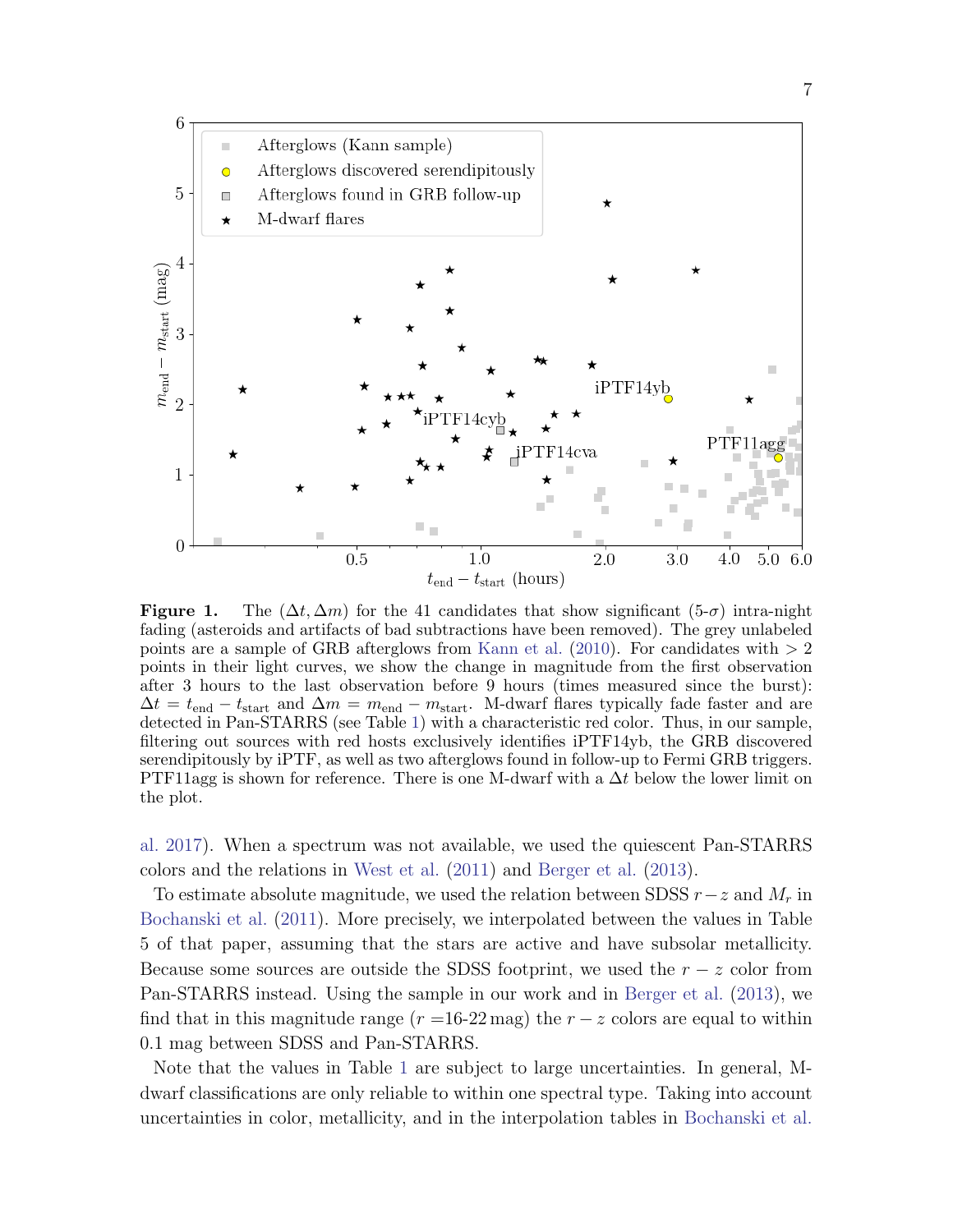

Figure 2. r-band light curves for the 38 M-dwarf flares in our sample (grey, background) overlaid with light curves of iPTF14yb and PTF11agg



Figure 3. A color-magnitude diagram for 31 of the 38 M dwarfs in our sample using PanSTARRS i for the magnitude and WISE  $W1 - \text{PanSTARRS}$  i for the color. All of the M-dwarfs have red counterparts in PanSTARRS, and most (31) have detected counterparts in WISE.

 $(2011)$ , the uncertainty on absolute magnitude  $M_r$  is roughly 25%. This translates into a factor of 3-4 uncertainty in distance d, a factor of 3-4 uncertainty in absolute height above the Galactic plane  $|z|$ , and an order of magnitude uncertainty in the peak luminosity of the flare L<sub>peak,flare</sub>. The u-band magnitude enhancement  $\Delta u$  is robust to uncertainties in spectral type to within 10% and the percentile values are robust to uncertainties in spectral type to within 1%.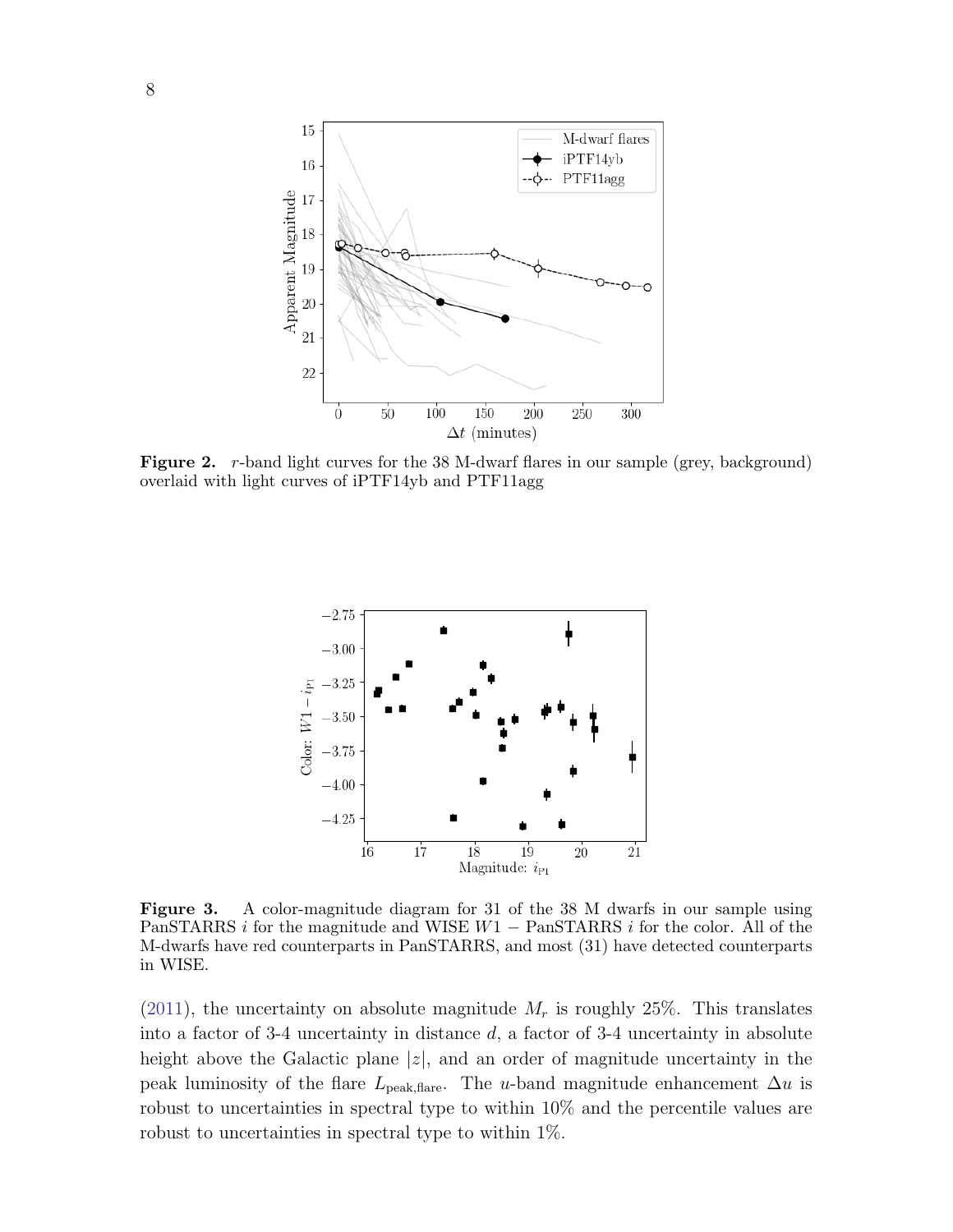Table 1. Host and flare properties of 38 iPTF FOTs classified as M-dwarf flares. iPTF mags with a † are in g-band, otherwise r-band. In the Notes section, K means a spectrum was obtained with LRIS on Keck, P means that a spectrum was obtained with the Double Spectrograph on the Palomar 200-inch telescope, S means that an SDSS spectrum was already available. Positions and spectra can be found in the supplementary material. As described in the text, M-dwarf classifications are only reliable to within one spectral type. Other uncertainties are roughly  $25\%$  in absolute magnitude  $M_r$ , a factor of 3-4 in distance d and absolute height above the Galactic plane  $|z|$ , an order of magnitude in the peak luminosity of the flare  $L_{\text{peak,flare}}$ , 10% in the u-magnitude enhancement  $\Delta u$ , and 1% in the percentile of  $\Delta u$ .

| iPTF ID           | PS1 ID (PSO)           | $m_{\rm flare,iPTF}$     | Sp. Type       | М        | $\boldsymbol{d}$ | z       | $L_{\rm peak, flare}$ | $\Delta u$ | Percentile | <b>Notes</b> |
|-------------------|------------------------|--------------------------|----------------|----------|------------------|---------|-----------------------|------------|------------|--------------|
| 13agt             | J170326.056+233048.207 | $20.8 \pm 0.2$           | M6             | 14.0     | 790              | 8.0     | $5.6e + 30$           | 4.4        | 0.99       |              |
| 13asy             | J122714.515+170827.218 | $20.4 \pm 0.1$           | M <sub>5</sub> | 12.0     | 810              | 19.0    | $8.8e + 30$           | 3.6        | 0.97       |              |
| 13bde             | J163025.023+394425.607 | $20.1 \pm 0.09$          | M <sub>4</sub> | 11.0     | 980              | 13.0    | $1.7e + 31$           | 4.4        | 0.99       |              |
| 13bku             | J132710.975+121305.263 | $20.1 \pm 0.1$           | M <sub>5</sub> | 10.0     | 2100             | 46.0    | $8e + 31$             | 4.1        | 0.98       |              |
| 13 <sub>dr</sub>  | J022241.723+251722.567 | $21.1 \pm 0.2$           | M <sub>5</sub> | 13.0     | 730              | 7.4     | $3.6e + 30$           | 4.6        | 0.99       |              |
| 13gt              | J133612.438+322415.839 | $20.03 \pm 0.08$         | M <sub>5</sub> | 11.0     | 1000             | 24.0    | $1.9e + 31$           | 3.4        | 0.97       |              |
| 13nn              | J074457.731+522431.570 | $21.7 \pm 0.2$           | M5             | 11.0     | 1400             | 13.0    | $8.7e + 30$           | 3.7        | 0.97       |              |
| 14q               | J075205.876+464103.422 | $22.5 \pm 0.2^{\dagger}$ | M3             | 9.7      | 1800             | 16.0    | $8.1e + 30$           | 6.0        | 1.0        |              |
| $15\rm{bgf}$      | J204038.050+394012.906 | $20.3 \pm 0.1$           | M <sub>4</sub> | 11.0     | 1200             | 0.46    | $1.9e + 31$           | 4.6        | 0.99       |              |
| 15 <sub>bm</sub>  | J075629.265+195502.966 | $20.6 \pm 0.1$           | M7             | 14.0     | 350              | 2.4     | $1.4e + 30$           | 5.8        | 1.0        |              |
| $15d$ to          | J002938.210+034148.808 | $20.4 \pm 0.2^{\dagger}$ | M5             | 12.0     | 560              | 10.0    | $5.7e + 30$           | 3.0        | 0.92       | Κ            |
| 15ell             | J034044.994+181735.258 | $19.56 \pm 0.09$         | M5             | 12.0     | 1100             | 9.5     | $3.4e + 31$           | 4.6        | 0.99       | K            |
| 16bse             | J204045.160+411809.265 | $20.7 \pm 0.2$           | M <sub>4</sub> | 11.0     | 590              | 0.062   | $3.4e + 30$           | 4.6        | 0.99       | $\mathbf P$  |
| $16b$ xw          | J002145.452+005843.242 | $19.5 \pm 0.2$           | M6             | 12.0     | 180              | 3.4     | $9.9e + 29$           | 3.7        | 0.97       | S, P         |
| 16 <sub>ccd</sub> | J025954.415+602506.863 | $19.89 \pm 0.08$         | M <sub>5</sub> | 12.0     | 740              | 0.32    | $1.2e + 31$           | 3.3        | 0.94       | Κ            |
| 17ady             | J141130.672+304100.846 | $21.6 \pm 0.1$           | M7             | 14.0     | 150              | 3.3     | $9.9e + 28$           | 3.8        | 0.97       |              |
| 17ahn             | J164144.856+403623.379 | $20.3 \pm 0.1$           | M <sub>5</sub> | 10.0     | 1900             | 24.0    | $4.2e + 31$           | 5.0        | 0.99       | K            |
| $17a$ lz          | J022942.051+191822.355 | $20.6 \pm 0.1$           | M6             | 11.0     | 480              | 5.5     | $4e + 30$             | 5.3        | 0.99       | $\mathbf P$  |
| 17amj             | J012608.197+353352.587 | $20.12 \pm 0.09$         | M <sub>5</sub> | 11.0     | 950              | 7.7     | $1.9e + 31$           | 4.0        | 0.98       | K            |
| 17bub             | J054206.049+700935.192 | $19.92 \pm 0.09$         | M4             | 11.0     | 430              | 2.6     | $5.5e + 30$           | 3.3        | 0.94       |              |
| 17eur             | J080132.966+180821.586 | $19.56 \pm 0.08$         | M <sub>3</sub> | 9.6      | 640              | 4.5     | $4.5e + 30$           | 4.2        | 0.98       |              |
| 17hce             | J020737.876+135531.430 | $20.63 \pm 0.09$         | M5             | 12.0     | 540              | 7.4     | $4.1e + 30$           | 5.1        | 0.99       |              |
| $17$ hhv          | J072756.444+180748.975 | $20.3 \pm 0.2$           | M <sub>4</sub> | $11.0\,$ | 280              | 1.4     | $3e + 30$             | 4.4        | 0.99       |              |
| 17hmf             | J093025.725+114653.074 | $19.3 \pm 0.1$           | M <sub>4</sub> | 11.0     | 500              | 6.2     | $2e + 30$             | 6.3        | 1.0        |              |
| $17h$ mz          | J080557.336+154053.582 | $21.0 \pm 0.2$           | M <sub>5</sub> | 13.0     | 240              | 1.7     | $6.8e + 29$           | 4.2        | 0.99       |              |
| 17ipt             | J133442.745+055903.060 | $20.6 \pm 0.2$           | M <sub>5</sub> | 12.0     | 190              | 3.9     | $4.1e + 29$           | 4.1        | 0.98       |              |
| 17iwk             | J153313.078+571537.332 | $20.6 \pm 0.1$           | M <sub>4</sub> | 10.0     | 360              | 5.4     | $1.8e + 30$           | 5.1        | 0.99       |              |
| $17$ jlt          | J151344.316+200736.440 | $20.4 \pm 0.1$           | M <sub>5</sub> | 12.0     | 480              | 8.2     | $6.2e + 30$           | 4.6        | 0.99       |              |
| 17jq              | J032221.653+264423.619 | $19.63 \pm 0.09$         | M <sub>5</sub> | 12.0     | 470              | 3.6     | $5.8e + 30$           | 3.8        | 0.97       |              |
| $17$ jqb          | J150608.089+134859.802 | $19.7 \pm 0.1$           | M <sub>5</sub> | 13.0     | 620              | 11.0    | $8.2e + 30$           | 4.8        | 0.99       |              |
| 17jvl             | J114254.502+275546.738 | $19.9 \pm 0.1$           | M <sub>4</sub> | 11.0     | 190              | 4.4     | $1.4e + 30$           | 4.7        | 0.99       |              |
| $17$ knl          | J083105.765+160952.079 | $19.29 \pm 0.07$         | M4             | 10.0     | 680              | 6.0     | $2.2e + 31$           | 5.0        | 0.99       |              |
| 17mlj             | J074900.627+210136.013 | $19.0 \pm 0.2$           | M4             | 11.0     | 220              | $1.5\,$ | $1e + 30$             | 7.4        | 1.0        |              |
| 17 <sub>py</sub>  | J162922.139+335645.582 | $19.9 \pm 0.2$           | M7             | 14.0     | 370              | 4.9     | $5.5e + 30$           | 3.5        | 0.97       |              |
| 17qfn             | J103422.298+091040.949 | $19.24 \pm 0.06$         | M4             | 11.0     | 610              | 9.9     | $3.8e + 30$           | 5.7        | 1.0        |              |

Table 1 continued on next page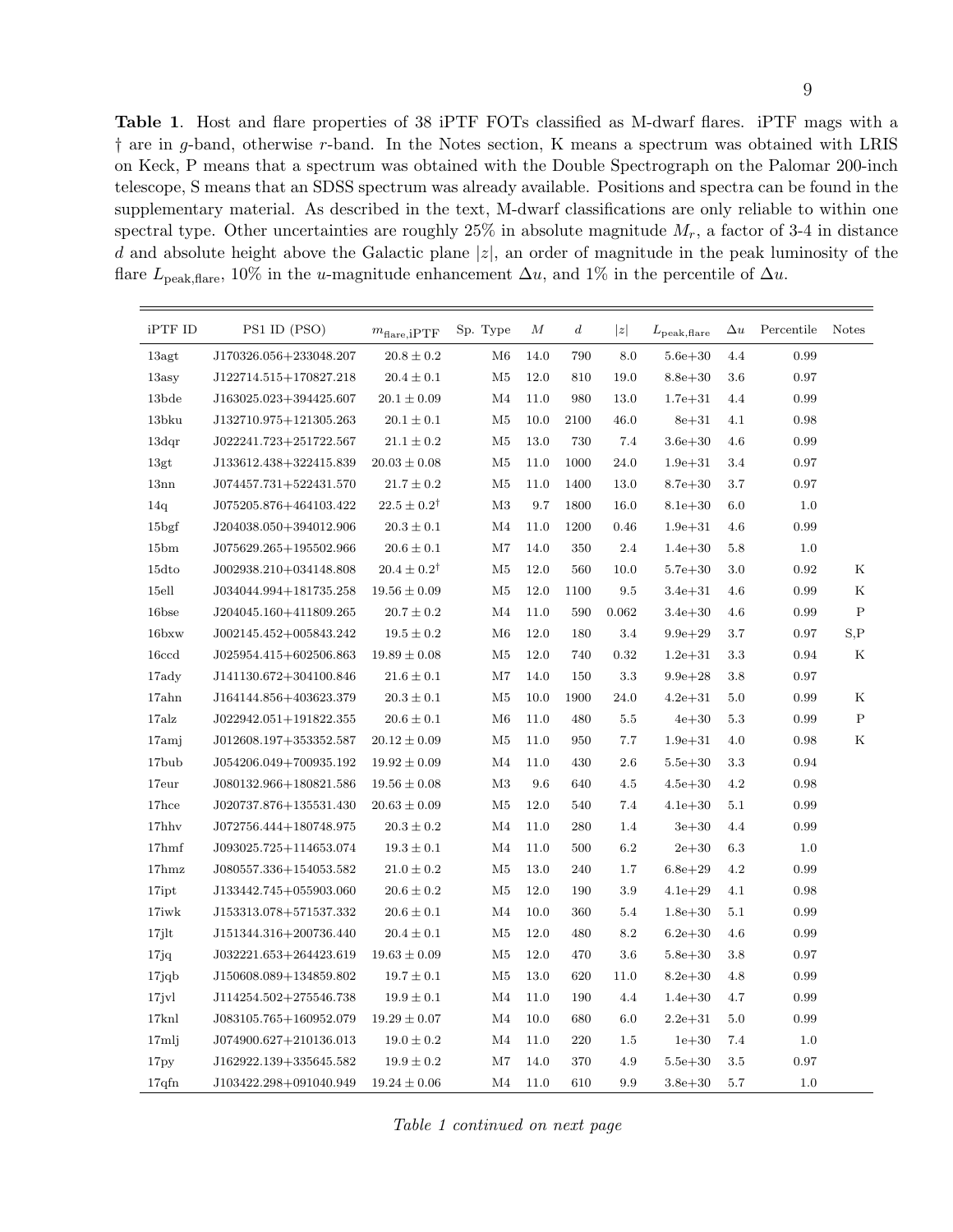Table 1 (continued)

| iPTF ID           | PS1 ID (PSO)           | $m_{\text{flare}}$ iPTF | Sp. Type | M    | d   | z   | $L_{\rm peak, flare}$ | $\Delta u$ | Percentile | <b>Notes</b> |
|-------------------|------------------------|-------------------------|----------|------|-----|-----|-----------------------|------------|------------|--------------|
| $17 \mathrm{rzn}$ | J084115.859+181628.242 | $20.7 \pm 0.1$          | M6.      | 14.0 | 280 | 2.8 | $3.5e + 29$           | 6.4        | $1.0\,$    |              |
| 17yz              | J104639.306+323916.760 | $21.6 \pm 0.2$          | M6.      | 14.0 | 200 | 3.8 | $5.6e + 29$           | 6.2        | 1.0        |              |
| $17$ ze           | J131505.985+430400.947 | $20.4 \pm 0.1$          | М5       | 12.0 | 290 | 6.6 | $1.2e + 30$           | 5.1        | 0.99       |              |

The fraction of active stars and the flare rate have been found to increase with later spectral type (Kowalski et al. 2009; West et al. 2011), so it is not surprising that most of the stars in our sample are spectral type M5 or M6. Furthermore, these stars are all located at small vertical distances from the Galactic plane, consistent with the finding in Kowalski et al. (2009) that flare rate decreases strongly with distance from the plane (stars lying close to the plane are younger, which may be associated with stronger activity).

Next, we compare the flare amplitudes to the sample in Kowalski et al. (2009) and list the percentile in the last column of Table 1. Kowalski et al. (2009) measure flare luminosities in u band<sup>6</sup>. To estimate the  $\Delta u$  of the flares in our sample, we convert  $\Delta r$  or  $\Delta g$  to  $\Delta u$  using the model in Davenport et al. (2012). The flares in our sample are large compared to those from most active stars of this spectral type. This is because of our selection criteria: the typical uncertainty on an iPTF magnitude is  $\sim 0.1$ , so a 5- $\sigma$  change in magnitude is typically  $\Delta r > 0.5$  or  $\Delta q > 0.5$ . A magnitude change of  $\Delta r > 0.5$  corresponds to  $\Delta u > 3$  in the Davenport et al. (2012) model, which is already at the 92nd percentile of the distribution in Kowalski et al. (2009).

## 4. RATE OF RELATIVISTIC FAST OPTICAL TRANSIENTS IN iPTF

With iPTF14yb remaining the only confirmed afterglow in iPTF discovered independently of a high-energy trigger, we can constrain the rate of transients that exhibit the same fading behavior (peak at  $m = 18$ , fade by  $\Delta m = 2$  mag in  $\Delta t = 3$  hr). With our selection criteria and observations from 1 February 2013 through 2 March 2017, we follow a similar procedure to that in Section 5 of Cenko et al. (2015). We take all of the iPTF observations over this four-year period. We insert the light curve of iPTF14yb (for simplicity) stepping through a range of burst times. Using the limiting magnitude of the exposure and the brightness of the source at the time of observation, we determine whether the event would have been detected using our search criteria, i.e. two detections with a  $5-\sigma$  difference in magnitude.

This gives a total areal exposure of  $A_{\text{eff}} = 22,146 \text{ deg}^2$  days. So, we constrain the all-sky rate of on-axis relativistic transients similar to iPTF14yb to be

$$
\mathcal{R} \equiv \frac{N_{\rm rel}}{\rm A_{\rm eff}} = \frac{1}{22,146 \,\rm deg^2 \,day} \times \frac{365.25 \,\rm day}{\rm yr} \times \frac{41,253 \,\rm deg^2}{\rm sky} = 680 \,\rm yr^{-1} \tag{1}
$$

with a 68% confidence interval from Poisson statistics of 119–2236 yr<sup>-1</sup>. The expected rate of classical optical afterglows that can be detected by (i)PTF is two-thirds of the

 $6$  M-dwarf flares are typically studied in the u band because this holds the greatest contrast between the blue flare and red host.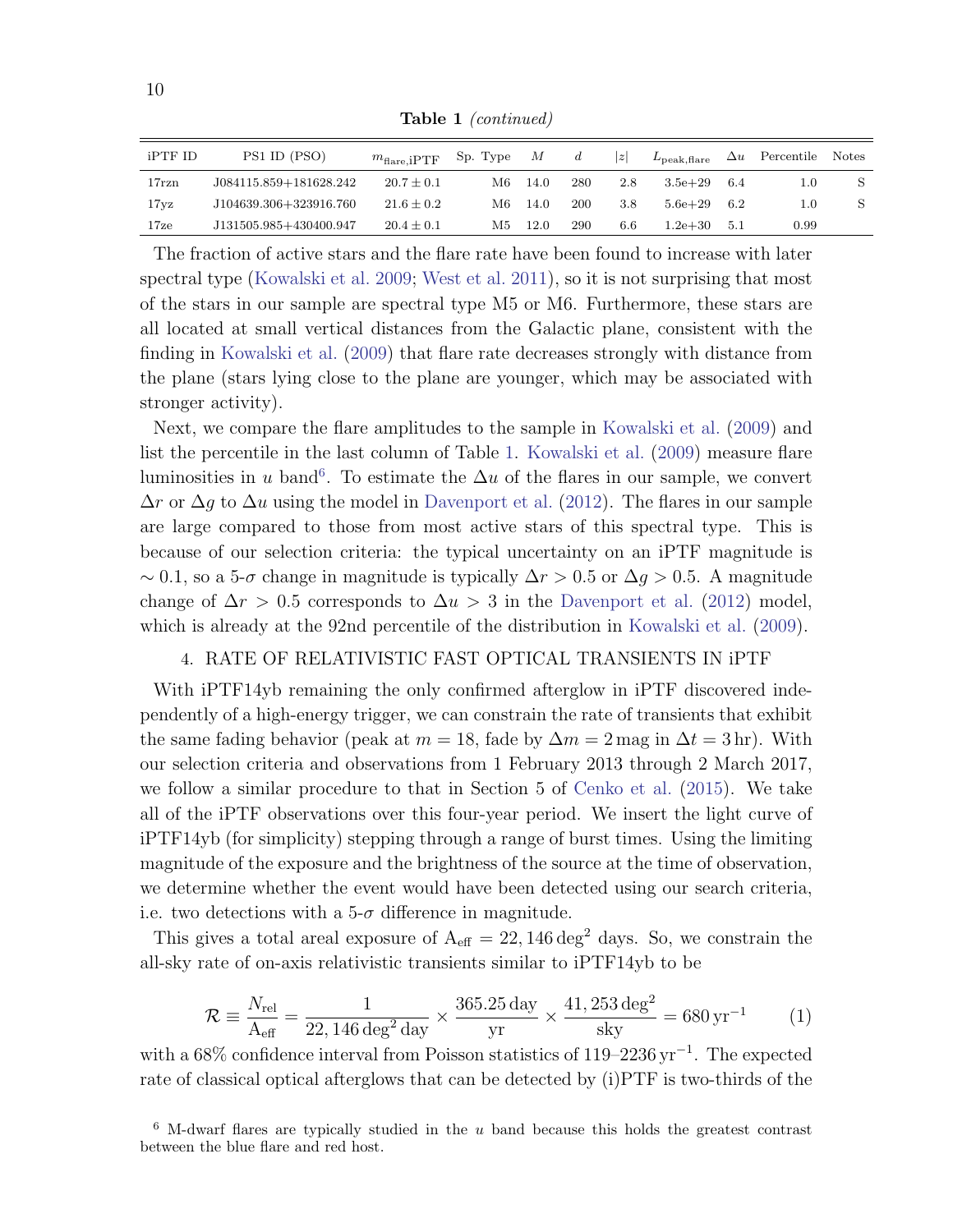rate of on-axis Swift GRBs, or  $\mathcal{R} = 970^{+53}_{-74} \text{ yr}^{-1}$  (Cenko et al. 2015). Thus, our search sets a limit on the relative rate of visible dirty fireballs to classical on-axis afterglows and suggests that it is at most comparable.

We now estimate the volumetric rate of transients with these characteristics (peak at  $m = 18$ , fade by  $\Delta m = 2$  mag in  $\Delta t = 3$  hr). iPTF14yb was observed at redshift  $z = 1.9733 \pm 0.0003$  with spectral index  $\beta = 1.3 \pm 0.1$  and apparent magnitude  $m_{\rm p} = 18.16 \pm 0.03$  in its first discovery image. Applying a standard K-correction (Hogg et al. 2002), this corresponds to an absolute magnitude  $M_{\rm p} = -27.5 \pm 0.1$ in the r-band some  $\sim$ 300 s after the initial outburst, which is fairly typical of the afterglows of Swift long GRBs (Cenko et al. 2009). Assuming iPTF14yb represents a population of standard candles (which is not really the case; see Kann et al. 2010) an identical explosion would appear with magnitude  $m \approx 21$  if it occurred at redshift  $z \approx 3$ ; thus we infer a volumetric rate of 0.395 Gpc<sup>-3</sup> yr<sup>-1</sup> with a 1σ credible interval of (0.022–0.708) Gpc<sup>-3</sup> yr<sup>-1</sup>. This is roughly consistent with  $1/3-2/3$  the rate of long-duration Swift GRBs in the local universe (1.3 Gpc<sup>-3</sup> yr<sup>-1</sup>; Wanderman & Piran 2010) without accounting for beaming. A more detailed analysis of this volumetric rate is forthcoming (Urban et al., in prep.).

#### 5. CONCLUSIONS

The Zwicky Transient Facility (ZTF; Bellm & Kulkarni 2017) has just achieved first light, and with its  $47 \text{ deg}^2$  field of view and faster readout will represent on average a 12-fold increase in volumetric survey speed over PTF. Thus, in one routine semester of ZTF, we will be able to reproduce the coverage of iPTF, setting very strong limits on the rates of extragalactic fast optical transients, or potentially providing the first confirmed detection of afterglows lacking prompt high-energy emission.

So far, it seems that M-dwarf flares are the only astrophysical contaminant in searching for afterglows via rapidly-fading emission. In particular, our selection criteria identify flares from late-type M-dwarfs in the top decile of flare amplitude. Such events are rare due to the intrinsic faintness of late-type M dwarfs and the anti-correlation of flare frequency with flare energy (e.g., Davenport 2016). Wide-area, high-cadence surveys like PTF and ZTF are thus well-suited for identifying the most extreme examples of flaring activity (so-called "hyperflares"), aiding studies of chromospheric activity and stellar dynamos.

That said, the cadence of these wide-field surveys (PTF, ZTF, LSST) is not wellsuited for constraining detailed physics of flares. Instead, the cadence is more suited to flare population statistics. The spatial distribution of these extreme examples of flaring activity is interesting because flares are typically an indicator of stellar youth. The same ZTF data (and other such surveys) can be used to measure rotation rates and therefore estimate stellar ages (gyrochronology). Therefore, properly modeling the transient contribution for flares could result in a relation between activity and rotation period for these stars. The latter is usually taken as a proxy for age.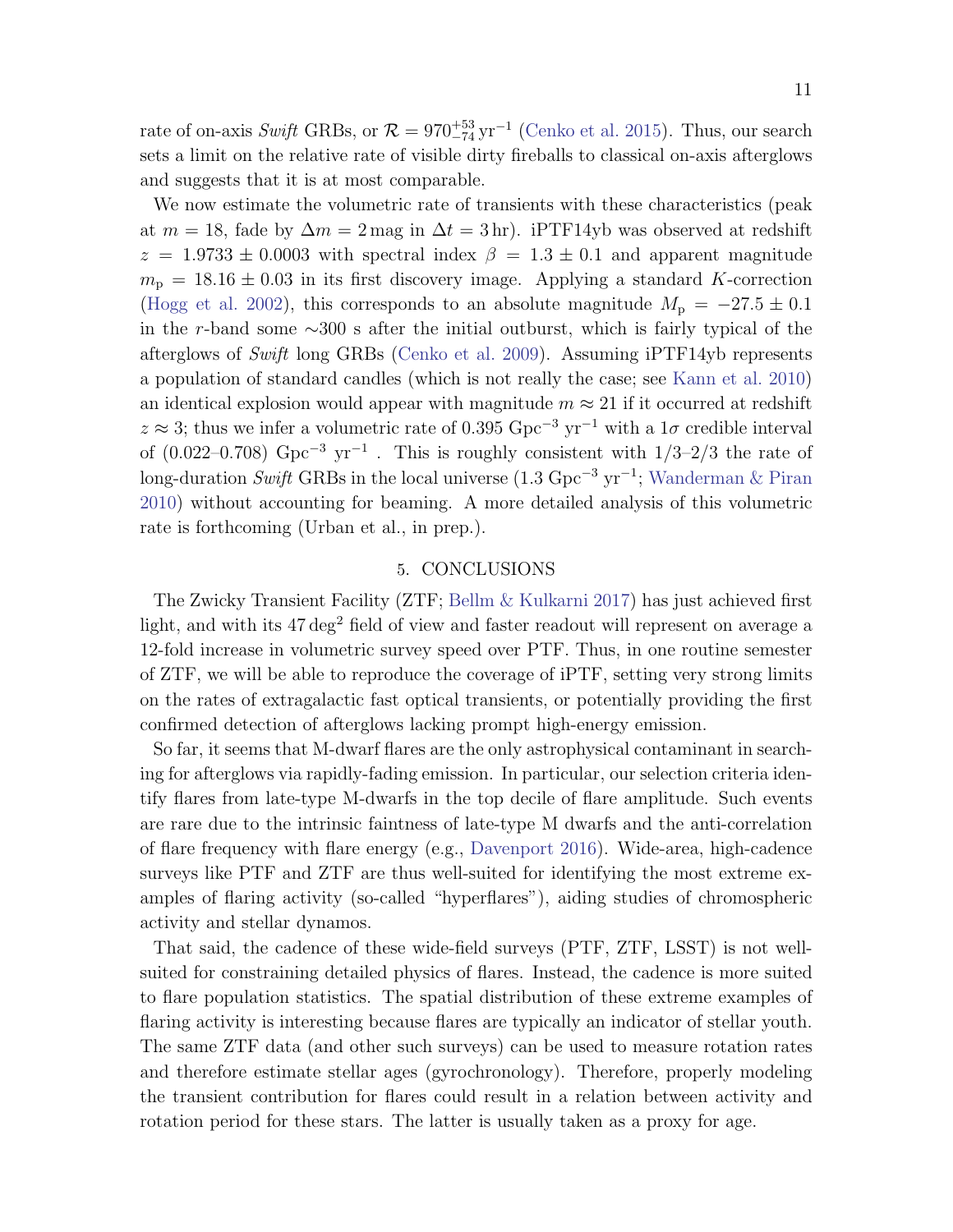## APPENDIX

# A. TABLE OF iPTF FAST OPTICAL TRANSIENTS

| PTF ID            | RA          | Dec           | $UT$ Date  | Classification         |
|-------------------|-------------|---------------|------------|------------------------|
| 13agt             | 17:03:26.07 | $+23:30:48.0$ | 2013-04-04 | M-dwarf                |
| $13\mathrm{asy}$  | 12:27:14.53 | $+17:08:27.2$ | 2013-05-04 | M-dwarf                |
| 13bde             | 16:30:25.03 | $+39:44:25.5$ | 2013-05-15 | M-dwarf                |
| 13bku             | 13:27:11.00 | $+12:13:05.2$ | 2013-06-01 | M-dwarf                |
| 13 <sub>der</sub> | 02:22:41.74 | $+25:17:22.6$ | 2013-10-04 | M-dwarf                |
| 13gt              | 13:36:12.43 | $+32:24:15.8$ | 2013-02-18 | M-dwarf                |
| 13nn              | 07:44:57.71 | $+52:24:31.4$ | 2013-03-06 | M-dwarf                |
| 13qz              | 12:02:07.82 | $+01:22:50.8$ | 2013-03-13 | <b>Bad Subtraction</b> |
| 14cva             | 18:47:29.00 | $+49:43:51.7$ | 2014-06-20 | Afterglow              |
| 14cyb             | 15:01:53.41 | $+81:11:29.0$ | 2014-06-23 | Afterglow              |
| 14q               | 07:52:05.86 | $+46:41:03.2$ | 2014-01-03 | M-dwarf                |
| 14ts              | 10:05:47.69 | $+10:25:52.2$ | 2014-02-22 | Rock                   |
| 14yb              | 14:45:58.01 | $+14:59:35.3$ | 2014-02-26 | Afterglow              |
| 15 <sub>bgf</sub> | 20:40:38.04 | $+39:40:12.7$ | 2015-06-12 | M-dwarf                |
| 15 <sub>bm</sub>  | 07:56:29.27 | $+19:55:02.9$ | 2015-01-18 | M-dwarf                |
| $15d$ to          | 00:29:38.21 | $+03:41:48.9$ | 2015-11-09 | M-dwarf                |
| 15ell             | 03:40:45.01 | $+18:17:35.2$ | 2015-11-20 | M-dwarf                |
| 16bse             | 20:40:45.14 | $+41:18:08.9$ | 2016-07-11 | M-dwarf                |
| $16b$ xw          | 00:21:45.47 | $-00:58:43.1$ | 2013-10-01 | M-dwarf                |
| 16 <sub>c</sub>   | 02:59:54.41 | $+60:25:06.7$ | 2016-11-23 | M-dwarf                |
| 16hdn             | 00:58:13.16 | $+06:24:00.9$ | 2016-10-13 | <b>Bad Subtraction</b> |
| 17 <sub>ady</sub> | 14:11:30.65 | $+30:41:00.7$ | 2013-03-15 | M-dwarf                |
| 17ahn             | 16:41:44.86 | $+40:36:23.0$ | 2013-05-21 | M-dwarf                |
| $17a$ lz          | 02:29:42.04 | $+19:18:22.5$ | 2013-09-04 | M-dwarf                |
| 17ami             | 01:26:08.20 | $+35:33:52.6$ | 2013-09-07 | M-dwarf                |
| 17 <sub>bub</sub> | 05:42:06.04 | $+70:09:35.1$ | 2017-03-02 | M-dwarf                |
| 17eur             | 08:01:32.94 | $+18:08:21.3$ | 2014-01-07 | M-dwarf                |
| $17$ hce          | 02:07:37.89 | $+13:55:31.5$ | 2014-11-17 | M-dwarf                |
| $17$ hhv          | 07:27:56.48 | $+18:07:49.0$ | 2015-01-15 | M-dwarf                |
| 17 <sub>hmf</sub> | 09:30:25.74 | $+11:46:53.1$ | 2015-02-21 | M-dwarf                |
| $17h$ mz          | 08:05:57.36 | $+15:40:54.2$ | 2015-03-10 | M-dwarf                |
| $17\mathrm{ipt}$  | 13:34:42.67 | $+05:59:02.4$ | 2013-03-14 | M-dwarf                |
| 17iwk             | 15:33:13.10 | $+57:15:36.8$ | 2013-04-22 | M-dwarf                |
| $17$ jlt          | 15:13:44.32 | $+20:07:36.6$ | 2013-03-15 | M-dwarf                |
| 17jq              | 03:22:21.67 | $+26:44:23.2$ | 2014-02-11 | M-dwarf                |
| $17$ jqb          | 15:06:08.11 | $+13:48:59.9$ | 2013-03-15 | M-dwarf                |
| $17$ jvl          | 11:42:54.48 | $+27:55:46.7$ | 2013-03-14 | M-dwarf                |
| 17knl             | 08:31:05.76 | $+16:09:51.7$ | 2014-05-19 | M-dwarf                |
| 17mlj             | 07:49:00.62 | $+21:01:35.7$ | 2014-01-20 | M-dwarf                |

Table 2. iPTF Fast Optical Transients

Table 2 continued on next page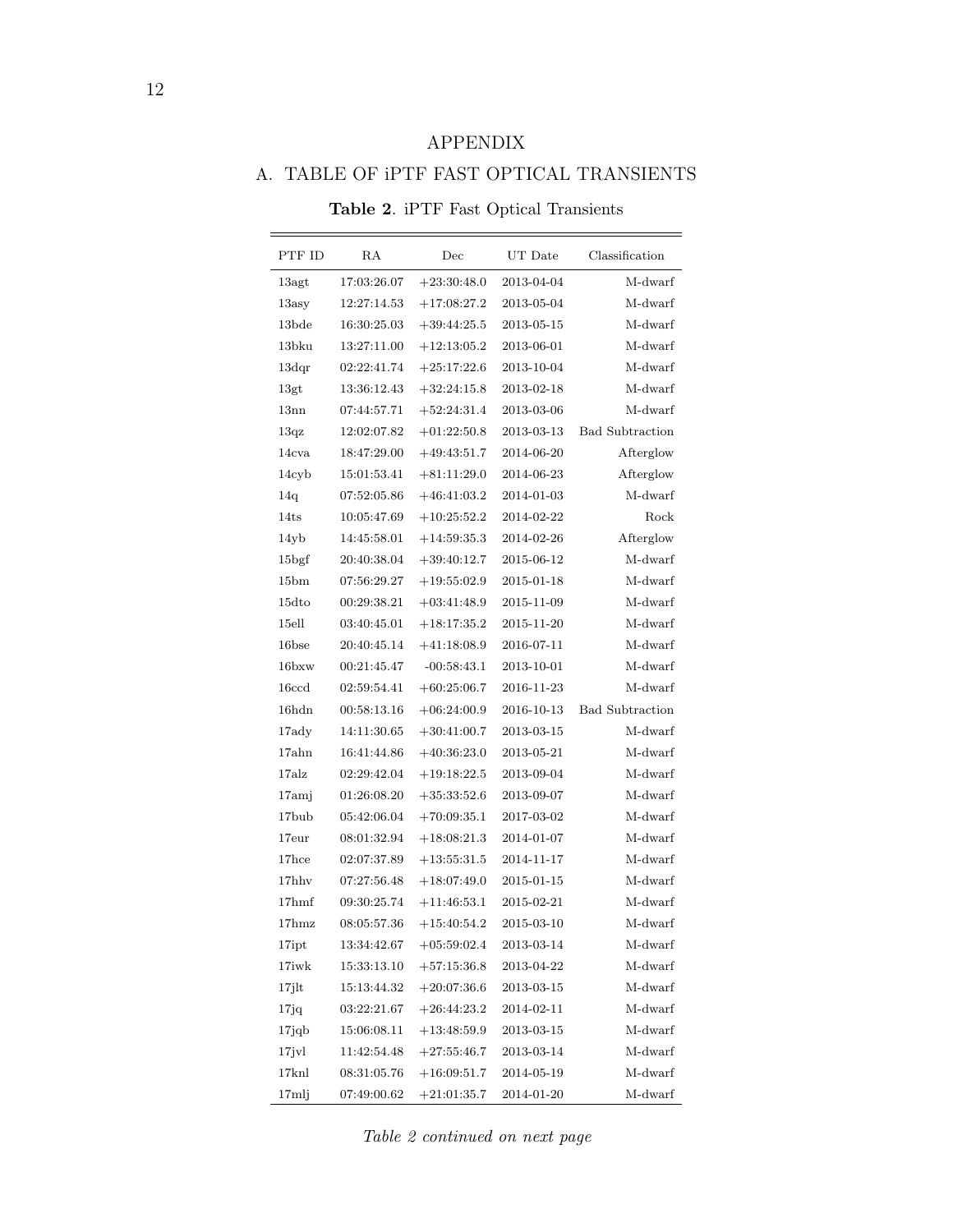| PTF ID           | R.A         | Dec           | UT Date    | Classification  |
|------------------|-------------|---------------|------------|-----------------|
| 17py             | 16:29:22.15 | $+33:56:45.5$ | 2013-03-14 | M-dwarf         |
| 17qfn            | 10:34:22.32 | $+09:10:40.9$ | 2015-02-26 | M-dwarf         |
| 17rzn            | 08:41:15.87 | $+18:16:28.0$ | 2015-01-19 | M-dwarf         |
| 17tq             | 04:57:50.59 | $+00:27:30.8$ | 2013-12-14 | Bad Subtraction |
| $17$ ufp         | 08:01:27.39 | $+18:08:07.0$ | 2015-01-19 | Bad Subtraction |
| 17 <sub>11</sub> | 07:18:12.25 | $+64:21:19.6$ | 2014-01-18 | Bad Subtraction |
| 17whs            | 01:54:27.77 | $+20:29:35.9$ | 2013-10-05 | Bad Subtraction |
| $17$ wok         | 05:15:28.12 | $+01:30:47.1$ | 2013-12-14 | Bad Subtraction |
| $17$ ws v        | 08:09:42.13 | $+19:45:05.3$ | 2015-01-19 | Bad Subtraction |
| 17yz             | 10:46:39.27 | $+32:39:16.4$ | 2013-03-11 | M-dwarf         |
| $17$ ze          | 13:15:06.05 | $+43:04:01.5$ | 2013-03-12 | M-dwarf         |

Table 2 (continued)

# B. SPECTRA OF M-DWARF HOSTS



Figure 4. DBSP spectra of three of the M dwarfs in our sample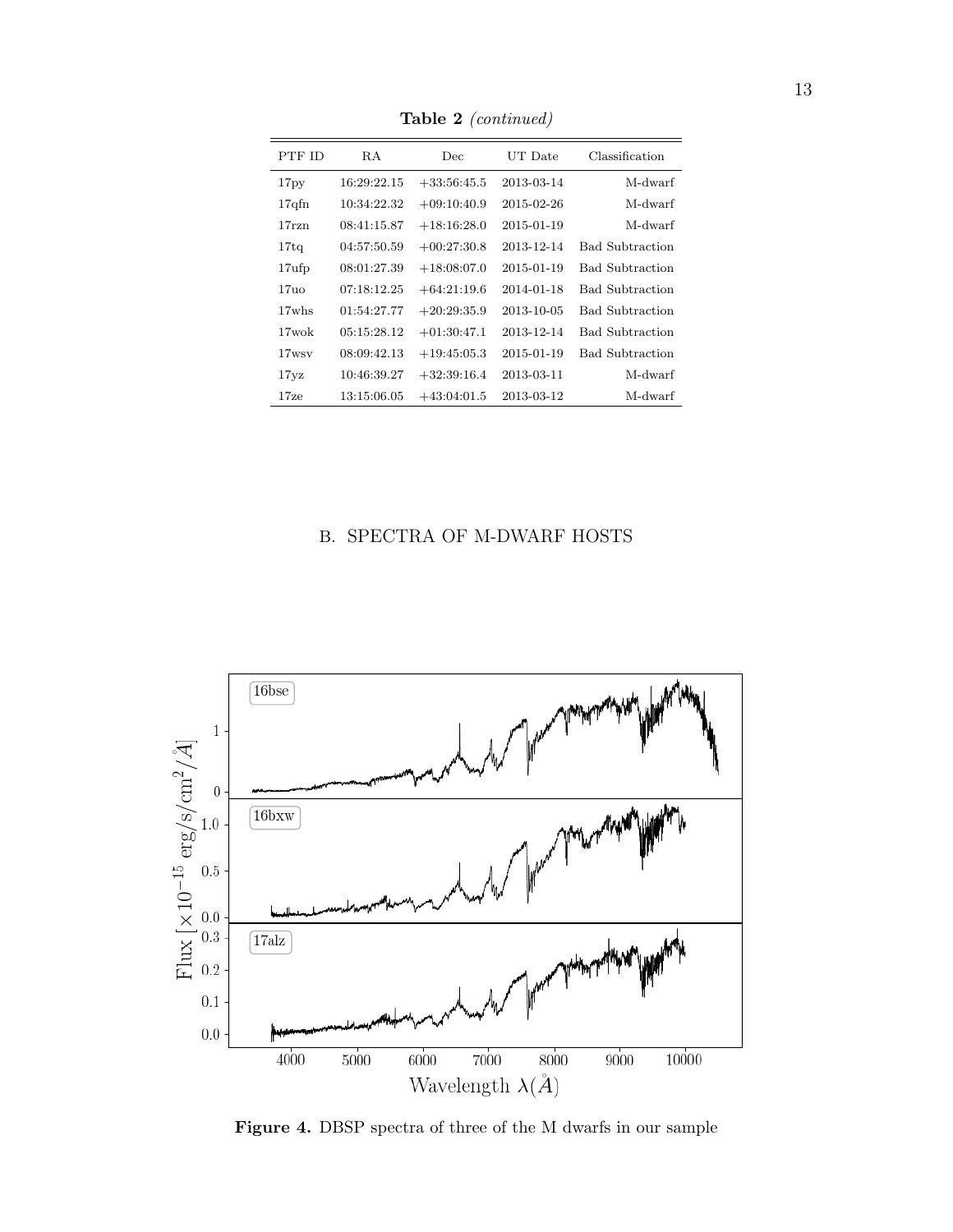

Figure 5. LRIS spectra of five of the M dwarfs in our sample

It is a pleasure to thank Yi Cao, Jim Davenport, Adam Miller, Yuguang Chen, Harish Vendantham, Lynne Hillenbrand, and Trevor David for helpful discussions and assistance. We are grateful to the anonymous referee for constructive feedback that improved the quality of the paper. A.Y.Q.H. was supported by a National Science Foundation Graduate Research Fellowship under Grant No. DGE1144469. DAK acknowledges support from from the Spanish research project AYA 2014-58381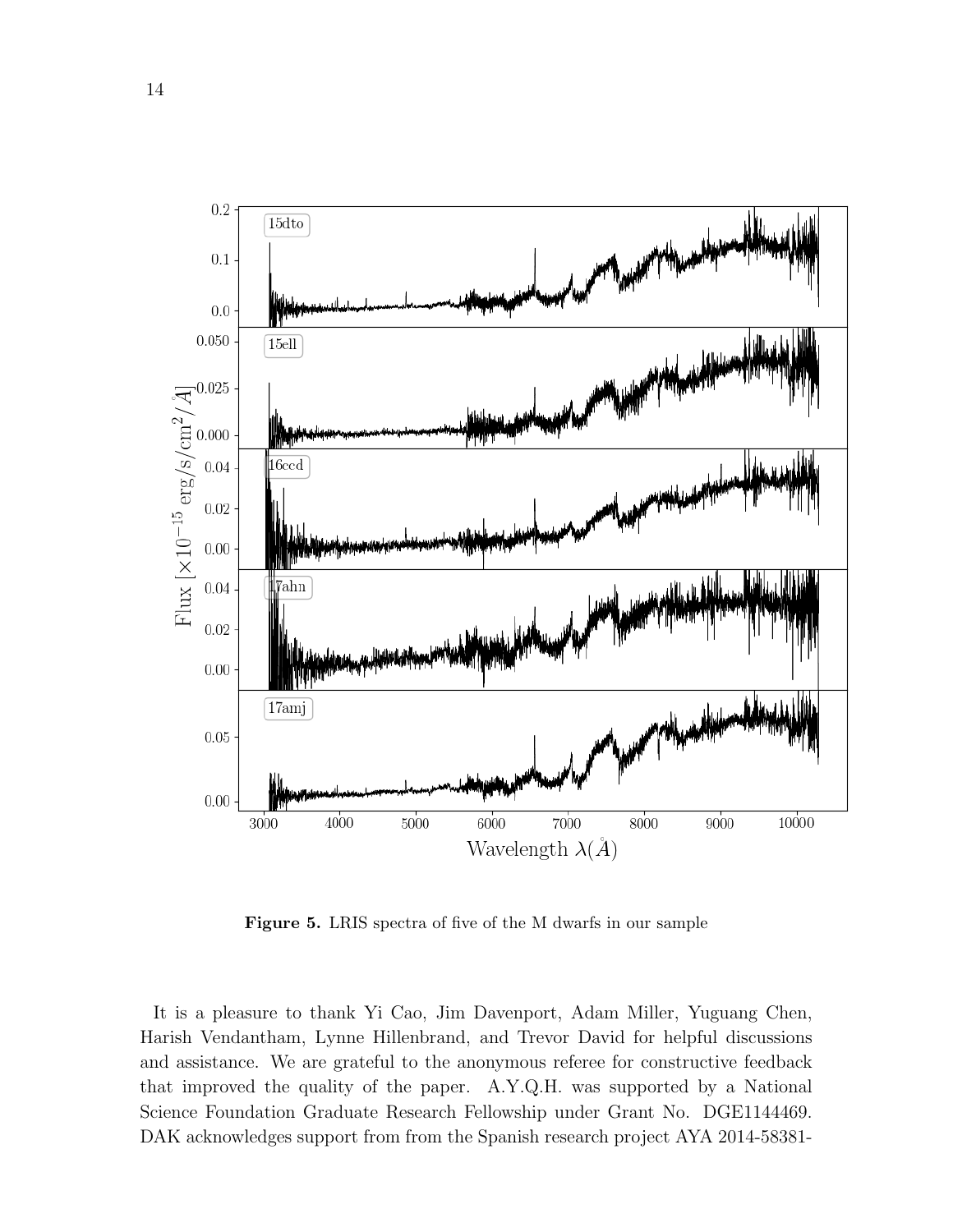P and the Juan de la Cierva Incorporacion fellowship IJCI-2015-261. This work was supported by the GROWTH project funded by the National Science Foundation under PIRE Grant No 1545949. The Intermediate Palomar Transient Factory project is a scientific collaboration among the California Institute of Technology, Los Alamos National Laboratory, the University of Wisconsin, Milwaukee, the Oskar Klein Center, the Weizmann Institute of Science, the TANGO Program of the University System of Taiwan, and the Kavli Institute for the Physics and Mathematics of the Universe. This research made use of Astropy, a community-developed core Python package for Astronomy (Astropy Collaboration et al. 2013).

#### REFERENCES

- Bellm, E., & Kulkarni, S. 2017, Nature Astronomy, 1, 0071
- Berger, E., Leibler, C. N., Chornock, R., et al. 2013, ApJ, 779, 18
- Bhalerao, V., Kasliwal, M. M., Bhattacharya, D., et al. 2017, arXiv:1706.00024
- Bloom, J. S., Richards, J. W., Nugent, P. E., et al. 2012, PASP, 124, 1175
- Bochanski, J. J., Hawley, S. L., & West, A. A. 2011, AJ, 141, 98
- Brink, H., Richards, J. W., Poznanski, D., et al. 2013, MNRAS, 435, 1047
- Cao, Y., Nugent, P. E., & Kasliwal, M. M. 2016, PASP, 128, 114502
- Cenko, S. B., Kelemen, J., Harrison, F. A., et al. 2009, ApJ, 693, 1484
- Chambers, K. C., Magnier, E. A., Metcalfe, N., et al. 2016, arXiv:1612.05560
- Cenko, S. B., Kulkarni, S. R., Horesh, A., et al. 2013, ApJ, 769, 130
- Cenko, S. B., Urban, A. L., Perley, D. A., et al. 2015, ApJL, 803, L24
- Davenport, J. R. A., Becker, A. C., Kowalski, A. F., et al. 2012, ApJ, 748, 58
- Davenport, J. R. A. 2016, ApJ, 829, 23
- Dermer, C. D., Chiang, J., & Mitman, K. E. 2000, ApJ, 537, 785
- Drout, M. R., Chornock, R., Soderberg, A. M., et al. 2014, ApJ, 794, 23
- Ghirlanda, G., Salvaterra, R., Campana, S., et al. 2015, A&A, 578, A71
- Hogg, D. W., Baldry, I. K., Blanton, M. R., & Eisenstein, D. J. 2002, arXiv:astro-ph/0210394
- Kann, D. A., Klose, S., Zhang, B., et al. 2010, ApJ, 720, 1513
- Kasliwal, M. M., Cenko, S. B., & Singer, L. P. 2014, GRB Coordinates Network, 16425, 1
- Kesseli, A. Y., West, A. A., Veyette, M., et al. 2017, ApJS, 230, 16
- von Kienlin, A. 2014, GRB Coordinates Network, 16450, 1
- Kowalski, A. F., Hawley, S. L., Hilton, E. J., et al. 2009, AJ, 138, 633
- Kulkarni, S. R., & Rau, A. 2006, ApJL, 644, L63
- Law, N. M., Kulkarni, S. R., Dekany, R. G., et al. 2009, PASP, 121, 1395
- Masci, F. J., Laher, R. R., Rebbapragada, U. D., et al. 2017, PASP, 129, 014002
- Nakar, E., Piran, T., & Granot, J. 2002, ApJ, 579, 699
- Piran, T. 2004, Reviews of Modern Physics, 76, 1143
- Rau, A., Ofek, E. O., Kulkarni, S. R., et al. 2008, ApJ, 682, 1205-1216
- Rhoads, J. E. 1997, ApJL, 487, L1
- Rhoads, J. E. 2003, ApJ, 591, 1097
- Astropy Collaboration, Robitaille, T. P., Tollerud, E. J., et al. 2013, A&A, 558, A33
- SDSS Collaboration, Albareti, F. D., Allende Prieto, C., et al. 2016, arXiv:1608.02013
- Singer, L. P., Kasliwal, M. M., Cenko, S. B., et al. 2015, ApJ, 806, 52